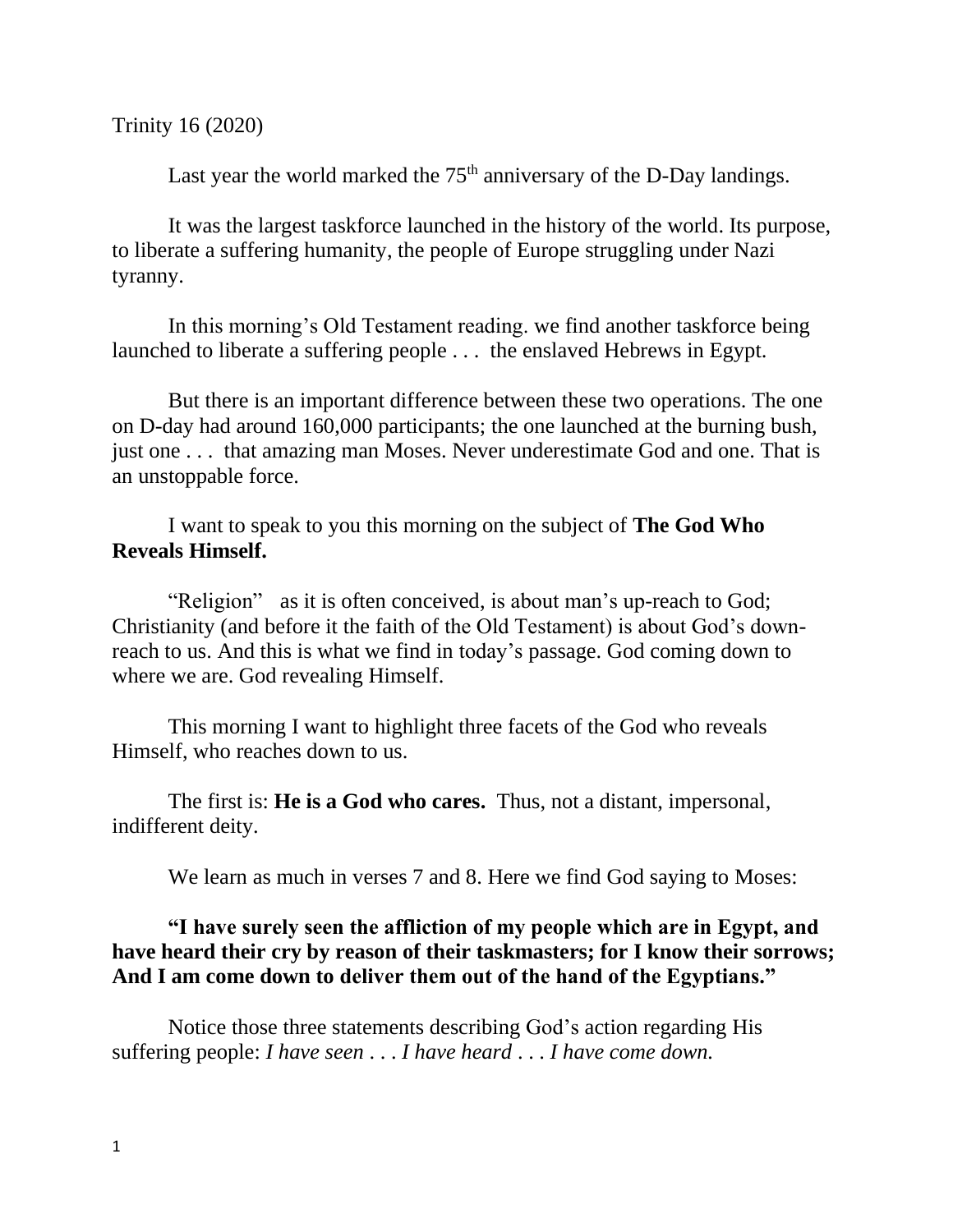If we look further, there is a fourth statement: *I know their sorrows.* These fourth go together to say, God cares. God cares for you.

Perhaps you are going through a rough patch in your life and are asking, where is God? Perhaps you are wondering, does He care?

Well, here's your answer.

Words of an old Gospel song come to mind:

*Be not dismayed whate'er betide, God will take care of you; Beneath his wings of love abide, God will take care of you.*

And then the refrain:

*God will take care of you, Through ev'ry day, O'er all the way; He will take care of you, God will take care of you.*

Breathe in these words. Let them inform everything you think and do, for they have certain Scriptural warrant.

God cares. That is the first facet of the God who reveals Himself. A second is: **He is a God who IS** . . . 'IS' in capital letters.

He is not just the highest of beings, but the ground of being. He is the great I AM THAT I AM.

In these simple words, God reveals the inner meaning of His most holy name Yahweh, sometimes transliterated Jehovah in our English Bibles.

From them, we learn that the God of revelation is free like the wind. He cannot be pinned down or put in man's neat categories.

A failure to understand this -- putting the living God in the wrong category - - might well have led the Russian cosmonaut Yury Ga**ga**rin—the first human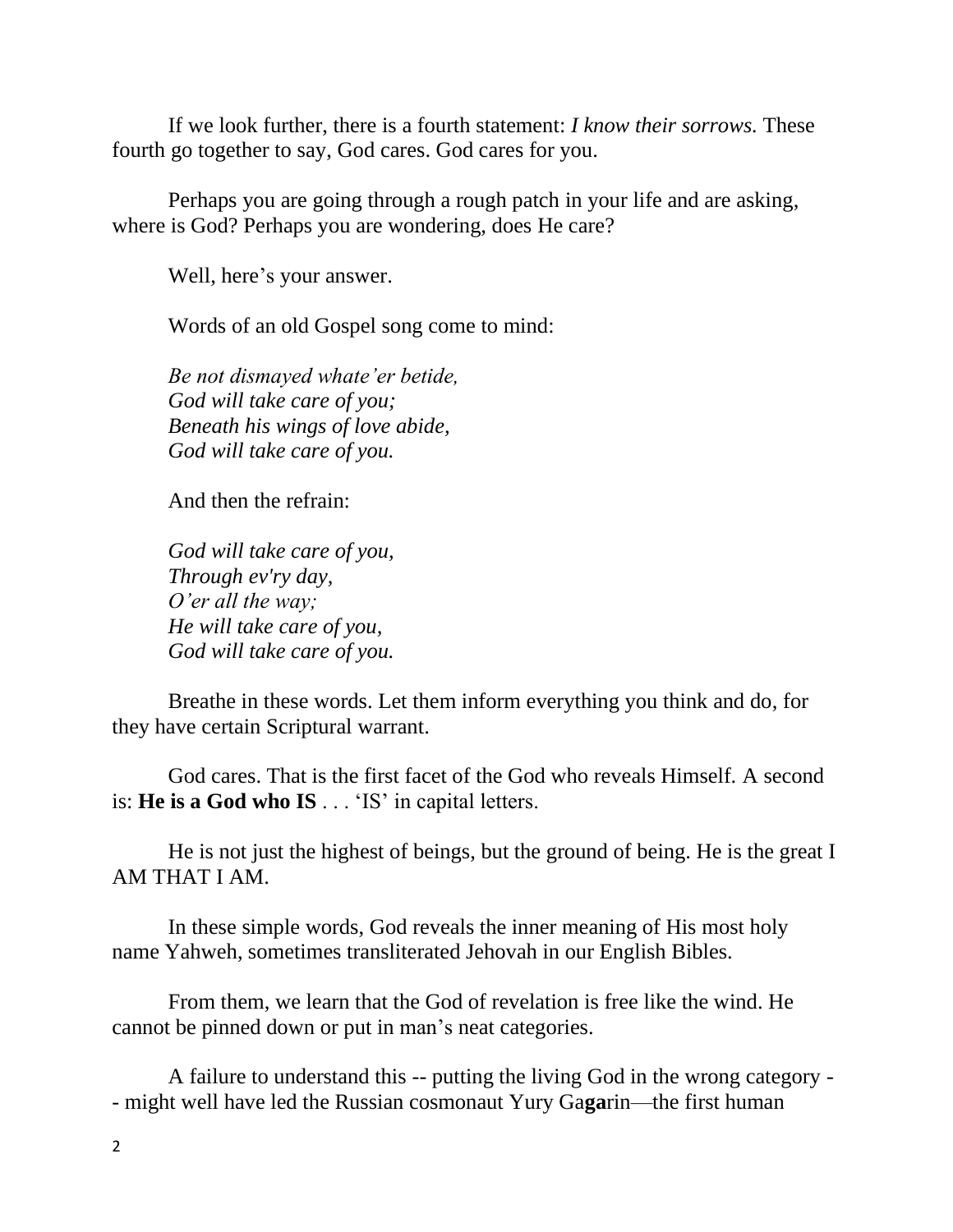launched into space — to say upon his return to earth: **"I looked and looked and looked, but I didn't see God."**

God is not a giant man in the sky. He is beyond the measure of man's mind.

What this means to us in practical terms is that because He IS and is like none other, we don't have to be fearful about life. Why and how come?

We find our answer in God's words to Moses as He prepared to send Him on this campaign to liberate His people: "**I will go with you."** It is not just anybody that is going but the One who knows no limitations.

If you and I have been linked in faith and baptism to the One who is the visible image and the exact representation of the great I AM – Jesus the Messiah – God says the same thing to us.

**"Lo, I am with you alway, even unto the end of the world (age),"** Jesus, the Son of God, the Second Person of the Trinity, tells His disciples and by extension us in His Great Commission. That is why we don't have to fret and be fearful about life.

What challenges are *you* facing in this coming week? Know you are not alone. Hear the living God say: "I will be with you, every day, every step of the way."

But there is a third and final facet of the living God that merits our attention.

The God who cares and IS is also the God who uses humans to bring about His purposes in the world. God's work, our hands.

How happy Moses must have been when God told Him that at long last He was preparing to liberate His captive people.

It was only after God told him that he was the one who would be doing this thing, going before Pharaoh and all that, that Moses began stammering and making excuses.

More than that, guess how old Moses was at the time? /// Eighty! He had been drawing Social Security for the past 15 years and was now looking into assisted living communities, but God had another plan for his life.